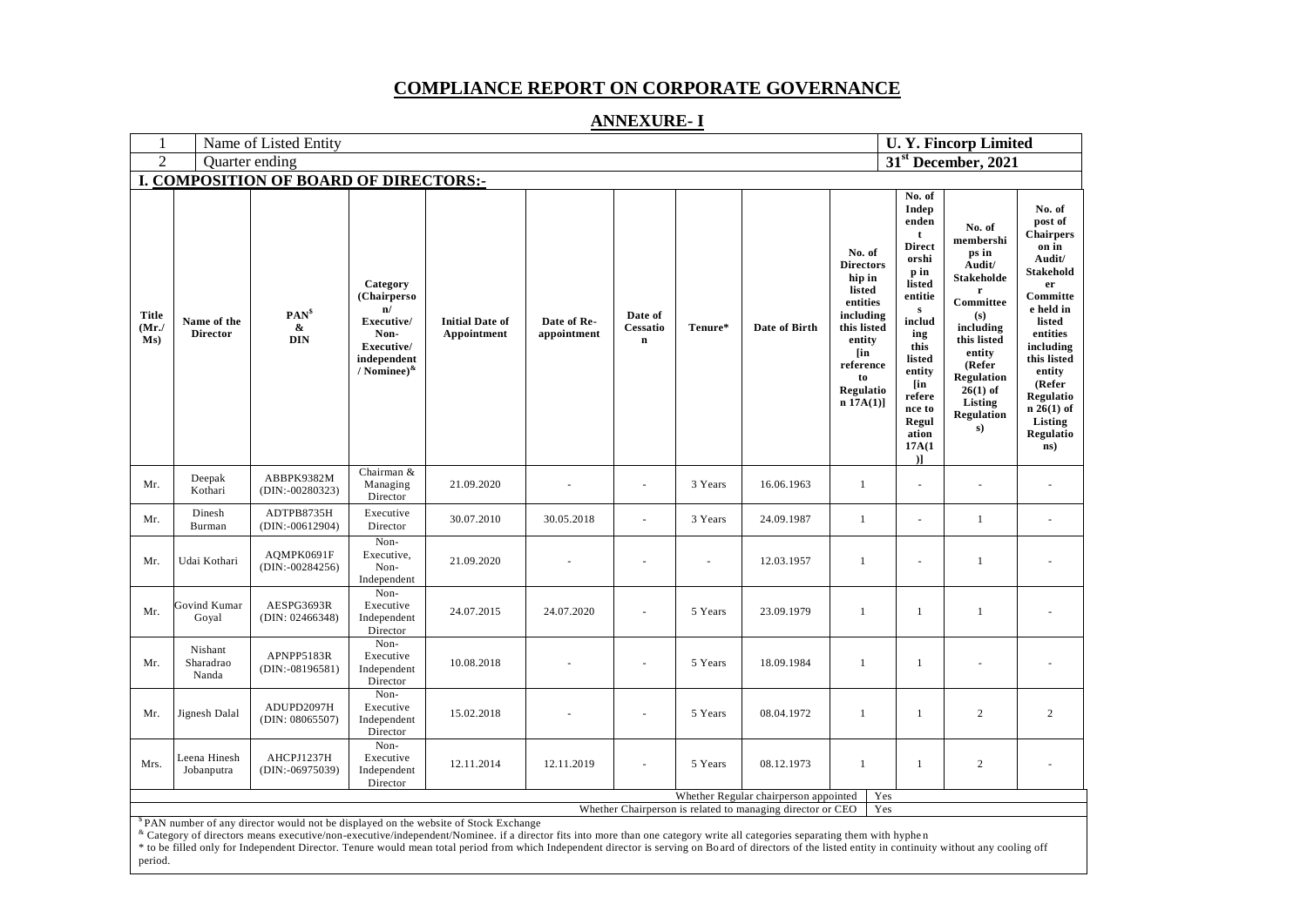| II. COMPOSITION OF COMMITTEES:-                                                                                                                                                           |                                                                                                                                                                                       |                                                           |                                               |                                                |                                                                                               |                                                                        |                                                                |                                                                |        |
|-------------------------------------------------------------------------------------------------------------------------------------------------------------------------------------------|---------------------------------------------------------------------------------------------------------------------------------------------------------------------------------------|-----------------------------------------------------------|-----------------------------------------------|------------------------------------------------|-----------------------------------------------------------------------------------------------|------------------------------------------------------------------------|----------------------------------------------------------------|----------------------------------------------------------------|--------|
| <b>Name of Committee</b>                                                                                                                                                                  | Whether<br><b>Regular</b><br>Chairperson<br>appointed                                                                                                                                 | <b>Name of Committee</b><br>members                       |                                               |                                                | Category<br>(Chairperson / Executive / Non-Executive /<br>Independent / Nominee) <sup>§</sup> |                                                                        | Date of<br>Appointment                                         | <b>Date of Cessation</b>                                       |        |
|                                                                                                                                                                                           |                                                                                                                                                                                       | Jignesh Dalal                                             |                                               | Chairperson-Non Executive-Independent Director |                                                                                               |                                                                        | 15-02-2018                                                     |                                                                |        |
| <b>Audit Committee</b>                                                                                                                                                                    | Yes                                                                                                                                                                                   | Leena Hinesh Jobanputra                                   |                                               |                                                | Member-Non Executive-Independent Director                                                     |                                                                        | 12-11-2014                                                     | $\omega$                                                       |        |
|                                                                                                                                                                                           |                                                                                                                                                                                       | Govind Kumar Goyal                                        |                                               | Member-Non Executive-Independent Director      |                                                                                               |                                                                        | 11-08-2018                                                     | ÷                                                              |        |
|                                                                                                                                                                                           |                                                                                                                                                                                       | Jignesh Dalal                                             |                                               | Chairperson-Non Executive-Independent Director |                                                                                               |                                                                        | 15-02-2018<br>$\overline{\phantom{a}}$                         |                                                                |        |
| <b>Nomination and Remuneration Committee</b>                                                                                                                                              | Yes                                                                                                                                                                                   | Leena Hinesh Jobanputra                                   |                                               | Member-Non Executive-Independent Director      |                                                                                               |                                                                        | 12-11-2014<br>11-08-2018                                       | $\bar{a}$                                                      |        |
|                                                                                                                                                                                           |                                                                                                                                                                                       |                                                           |                                               | Govind Kumar Goyal                             |                                                                                               | Member-Non Executive-Independent Director                              |                                                                |                                                                |        |
|                                                                                                                                                                                           |                                                                                                                                                                                       | Yes                                                       | Jignesh Dalal                                 |                                                | Chairperson-Non Executive-Independent Director                                                |                                                                        |                                                                | 11-08-2018                                                     | $\sim$ |
| <b>Stakeholders Relationship Committee</b>                                                                                                                                                |                                                                                                                                                                                       |                                                           | Leena Hinesh Jobanputra                       |                                                | Member-Non Executive-Independent Director                                                     |                                                                        |                                                                | 12-11-2017<br>14-11-2017                                       | $\sim$ |
|                                                                                                                                                                                           |                                                                                                                                                                                       |                                                           | Udai Kothari                                  |                                                | Member-Non Executive-Non Independent Director                                                 |                                                                        |                                                                |                                                                | ä,     |
|                                                                                                                                                                                           |                                                                                                                                                                                       |                                                           | Dinesh Burman                                 |                                                | Member-Executive-Whole time Director                                                          |                                                                        |                                                                | 23-04-2014                                                     | ä,     |
| <b>Risk Management Committee</b>                                                                                                                                                          | N.A.                                                                                                                                                                                  |                                                           |                                               |                                                |                                                                                               |                                                                        |                                                                |                                                                |        |
|                                                                                                                                                                                           | <sup>8</sup> Category of directors means executive/non-executive/independent/Nominee. if a director fits into more than one category write all categories separating them with hyphen |                                                           |                                               |                                                |                                                                                               |                                                                        |                                                                |                                                                |        |
| III. MEETINGS OF BOARD OF DIRECTORS:-                                                                                                                                                     |                                                                                                                                                                                       |                                                           |                                               |                                                |                                                                                               |                                                                        |                                                                |                                                                |        |
| Date(s) of Meeting (if<br>any) in the previous<br>quarter                                                                                                                                 |                                                                                                                                                                                       | Date(s) of Meeting<br>(if any) in the<br>relevant quarter | Whether<br>requirement<br>of Quorum<br>$met*$ | <b>Number of</b><br>Directors present*         |                                                                                               | Number of<br>Independent<br><b>Directors</b><br>present*               | Maximum gap between any two<br>consecutive (in number of days) |                                                                |        |
| 14.08.2021                                                                                                                                                                                |                                                                                                                                                                                       |                                                           |                                               |                                                |                                                                                               | L,                                                                     |                                                                |                                                                |        |
| 30.08.2021                                                                                                                                                                                |                                                                                                                                                                                       |                                                           |                                               |                                                |                                                                                               | $\overline{a}$                                                         |                                                                |                                                                |        |
|                                                                                                                                                                                           | 11.10.2021                                                                                                                                                                            |                                                           | Yes                                           | 7                                              |                                                                                               | 4                                                                      | 41                                                             |                                                                |        |
|                                                                                                                                                                                           | 30.10.2021                                                                                                                                                                            |                                                           | Yes                                           | 7                                              |                                                                                               | 4                                                                      | 18                                                             |                                                                |        |
| *to be filled in only for the current quarter.                                                                                                                                            |                                                                                                                                                                                       |                                                           |                                               |                                                |                                                                                               |                                                                        |                                                                |                                                                |        |
| IV. MEETINGS OF COMMITTEES: AUDIT COMMITTEE                                                                                                                                               |                                                                                                                                                                                       |                                                           |                                               |                                                |                                                                                               |                                                                        |                                                                |                                                                |        |
| Date(s) of Meeting of<br>the committee ) in the<br>relevant quarter                                                                                                                       | Whether<br>requirement of<br><b>Quorum</b> met                                                                                                                                        |                                                           | Number of<br><b>Directors</b><br>present*     | Number of<br>Independent<br>Directors present* |                                                                                               | $Date(s)$ of<br>Meeting of the<br>committee in the<br>previous quarter |                                                                | Maximum gap between any two<br>consecutive (in number of days) |        |
| 30.10.2021                                                                                                                                                                                |                                                                                                                                                                                       | Yes                                                       | 3                                             | 3                                              |                                                                                               | 14.08.2021<br>76                                                       |                                                                |                                                                |        |
| * This information has to be mandatorily be given for audit committee, for rest of the committees giving this information is optional.<br>**to be filled in only for the current quarter. |                                                                                                                                                                                       |                                                           |                                               |                                                |                                                                                               |                                                                        |                                                                |                                                                |        |